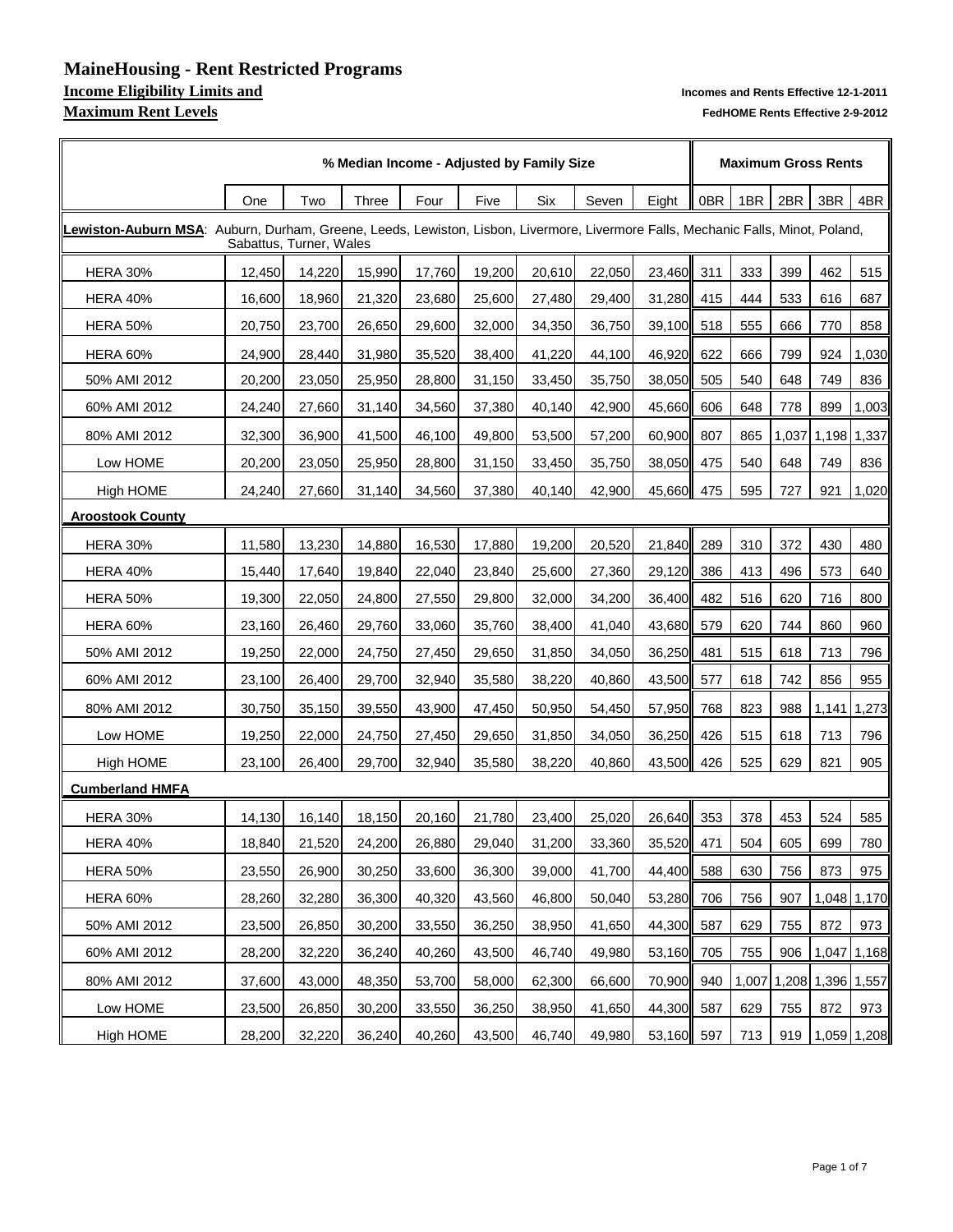# **MaineHousing - Rent Restricted Programs Maximum Rent Levels** *Maximum Rent Levels FedHOME Rents Effective 2-9-2012*

|                                                                                                                               | % Median Income - Adjusted by Family Size |        |              |        |        |        |                                                                                                         |              |     |            | <b>Maximum Gross Rents</b> |                         |             |  |  |  |
|-------------------------------------------------------------------------------------------------------------------------------|-------------------------------------------|--------|--------------|--------|--------|--------|---------------------------------------------------------------------------------------------------------|--------------|-----|------------|----------------------------|-------------------------|-------------|--|--|--|
|                                                                                                                               | One                                       | Two    | <b>Three</b> | Four   | Five   | Six    | Seven                                                                                                   | Eight        | 0BR | 3BR<br>2BR | 4BR                        |                         |             |  |  |  |
| Portland HMFA: Cape Elizabeth, Casco, Cumberland, Falmouth, Freeport, Frye Island, Gorham, Gray, Long Island, North Yarmouth, | Limington, Old Orchard Beach              |        |              |        |        |        | Portland, Raymond, Scarborough, South Portland, Standish, Westbrook, Windham, Yarmouth, Buxton, Hollis, |              |     |            |                            |                         |             |  |  |  |
| <b>HERA 30%</b>                                                                                                               | 15,540                                    | 17,760 | 19,980       | 22,200 | 24,000 | 25,770 | 27,540                                                                                                  | 29,310       | 388 | 416        | 499                        | 577                     | 644         |  |  |  |
| <b>HERA 40%</b>                                                                                                               | 20,720                                    | 23,680 | 26,640       | 29,600 | 32,000 | 34,360 | 36,720                                                                                                  | 39,080       | 518 | 555        | 666                        | 770                     | 859         |  |  |  |
| <b>HERA 50%</b>                                                                                                               | 25,900                                    | 29,600 | 33,300       | 37,000 | 40,000 | 42,950 | 45,900                                                                                                  | 48,850 647   |     | 693        | 832                        | 962                     | 1,073       |  |  |  |
| <b>HERA 60%</b>                                                                                                               | 31,080                                    | 35,520 | 39,960       | 44,400 | 48,000 | 51,540 | 55,080                                                                                                  | 58,620 777   |     | 832        | 999                        |                         | 1,155 1,288 |  |  |  |
| 50% AMI 2012                                                                                                                  | 25,700                                    | 29,350 | 33,000       | 36,650 | 39,600 | 42,550 | 45,450                                                                                                  | 48,400 642   |     | 688        | 825                        | 953                     | 1,063       |  |  |  |
| 60% AMI 2012                                                                                                                  | 30,840                                    | 35,220 | 39,600       | 43,980 | 47,520 | 51,060 | 54,540                                                                                                  | 58,080 771   |     | 825        | 990                        |                         | 1,143 1,276 |  |  |  |
| 80% AMI 2012                                                                                                                  | 41,100                                    | 46,950 | 52,800       | 58,650 | 63,350 | 68,050 | 72,750                                                                                                  | 77,450 1,027 |     |            |                            | 1,100 1,320 1,525 1,701 |             |  |  |  |
| Low HOME                                                                                                                      | 25,700                                    | 29,350 | 33,000       | 36,650 | 39,600 | 42,550 | 45,450                                                                                                  | 48,400 642   |     | 688        | 825                        | 953                     | 1,063       |  |  |  |
| High HOME                                                                                                                     | 30,840                                    | 35,220 | 39,600       | 43,980 | 47,520 | 51,060 | 54,540                                                                                                  | 58,080 729   |     | 861        |                            | 1,043 1,205 1,325       |             |  |  |  |
| <b>Franklin County</b>                                                                                                        |                                           |        |              |        |        |        |                                                                                                         |              |     |            |                            |                         |             |  |  |  |
| <b>HERA 30%</b>                                                                                                               | 11,700                                    | 13,380 | 15,060       | 16,710 | 18,060 | 19,410 | 20,730                                                                                                  | 22,080 292   |     | 313        | 376                        | 434                     | 485         |  |  |  |
| <b>HERA 40%</b>                                                                                                               | 15,600                                    | 17,840 | 20,080       | 22,280 | 24,080 | 25,880 | 27,640                                                                                                  | 29,440 390   |     | 418        | 502                        | 579                     | 647         |  |  |  |
| <b>HERA 50%</b>                                                                                                               | 19,500                                    | 22,300 | 25,100       | 27,850 | 30,100 | 32,350 | 34,550                                                                                                  | 36,800 487   |     | 522        | 627                        | 724                     | 808         |  |  |  |
| <b>HERA 60%</b>                                                                                                               | 23,400                                    | 26,760 | 30,120       | 33,420 | 36,120 | 38,820 | 41,460                                                                                                  | 44,160 585   |     | 627        | 753                        | 869                     | 970         |  |  |  |
| 50% AMI 2012                                                                                                                  | 19,250                                    | 22,000 | 24,750       | 27,450 | 29,650 | 31,850 | 34,050                                                                                                  | 36,250 481   |     | 515        | 618                        | 713                     | 796         |  |  |  |
| 60% AMI 2012                                                                                                                  | 23,100                                    | 26,400 | 29,700       | 32,940 | 35,580 | 38,220 | 40,860                                                                                                  | 43,500 577   |     | 618        | 742                        | 856                     | 955         |  |  |  |
| 80% AMI 2012                                                                                                                  | 30,750                                    | 35,150 | 39,550       | 43,900 | 47,450 | 50,950 | 54,450                                                                                                  | 57,950 768   |     | 823        |                            | 988 1.141 1.273         |             |  |  |  |
| Low HOME                                                                                                                      | 19,250                                    | 22,000 | 24,750       | 27,450 | 29,650 | 31,850 | 34,050                                                                                                  | 36,250       | 481 | 515        | 618                        | 713                     | 796         |  |  |  |
| High HOME                                                                                                                     | 23,100                                    | 26,400 | 29,700       | 32,940 | 35,580 | 38,220 | 40,860                                                                                                  | 43,500 528   |     | 570        | 694                        | 829                     | 965         |  |  |  |
| <b>Hancock County</b>                                                                                                         |                                           |        |              |        |        |        |                                                                                                         |              |     |            |                            |                         |             |  |  |  |
| <b>HERA 30%</b>                                                                                                               | 13,590                                    | 15,540 | 17,490       | 19,410 | 20,970 | 22,530 | 24,090                                                                                                  | 25,650       | 339 | 364        | 437                        | 504                     | 563         |  |  |  |
| <b>HERA 40%</b>                                                                                                               | 18,120                                    | 20,720 | 23,320       | 25,880 | 27,960 | 30,040 | 32,120                                                                                                  | 34,200 453   |     | 485        | 583                        | 673                     | 751         |  |  |  |
| <b>HERA 50%</b>                                                                                                               | 22,650                                    | 25,900 | 29,150       | 32,350 | 34,950 | 37,550 | 40,150                                                                                                  | 42,750       | 566 | 606        | 728                        | 841                     | 938         |  |  |  |
| HERA 60%                                                                                                                      | 27,180                                    | 31,080 | 34,980       | 38,820 | 41,940 | 45,060 | 48,180                                                                                                  | 51,300 679   |     | 728        | 874                        |                         | 1,009 1,126 |  |  |  |
| 50% AMI 2012                                                                                                                  | 22,300                                    | 25,500 | 28,700       | 31,850 | 34,400 | 36,950 | 39,500                                                                                                  | 42,050 557   |     | 597        | 717                        | 828                     | 923         |  |  |  |
| 60% AMI 2012                                                                                                                  | 26,760                                    | 30,600 | 34,440       | 38,220 | 41,280 | 44,340 | 47,400                                                                                                  | 50,460       | 669 | 717        | 861                        | 993                     | 1,108       |  |  |  |
| 80% AMI 2012                                                                                                                  | 35,700                                    | 40,800 | 45,900       | 50,950 | 55,050 | 59,150 | 63,200                                                                                                  | 67,300       | 892 | 956        | 1,147                      |                         | 1,325 1,478 |  |  |  |
| Low HOME                                                                                                                      | 22,300                                    | 25,500 | 28,700       | 31,850 | 34,400 | 36,950 | 39,500                                                                                                  | 42,050 557   |     | 597        | 717                        | 828                     | 923         |  |  |  |
| <b>High HOME</b>                                                                                                              | 26,760                                    | 30,600 | 34,440       | 38,220 | 41,280 | 44,340 | 47,400                                                                                                  | 50,460 577   |     | 665        | 774                        |                         | 1,035 1,088 |  |  |  |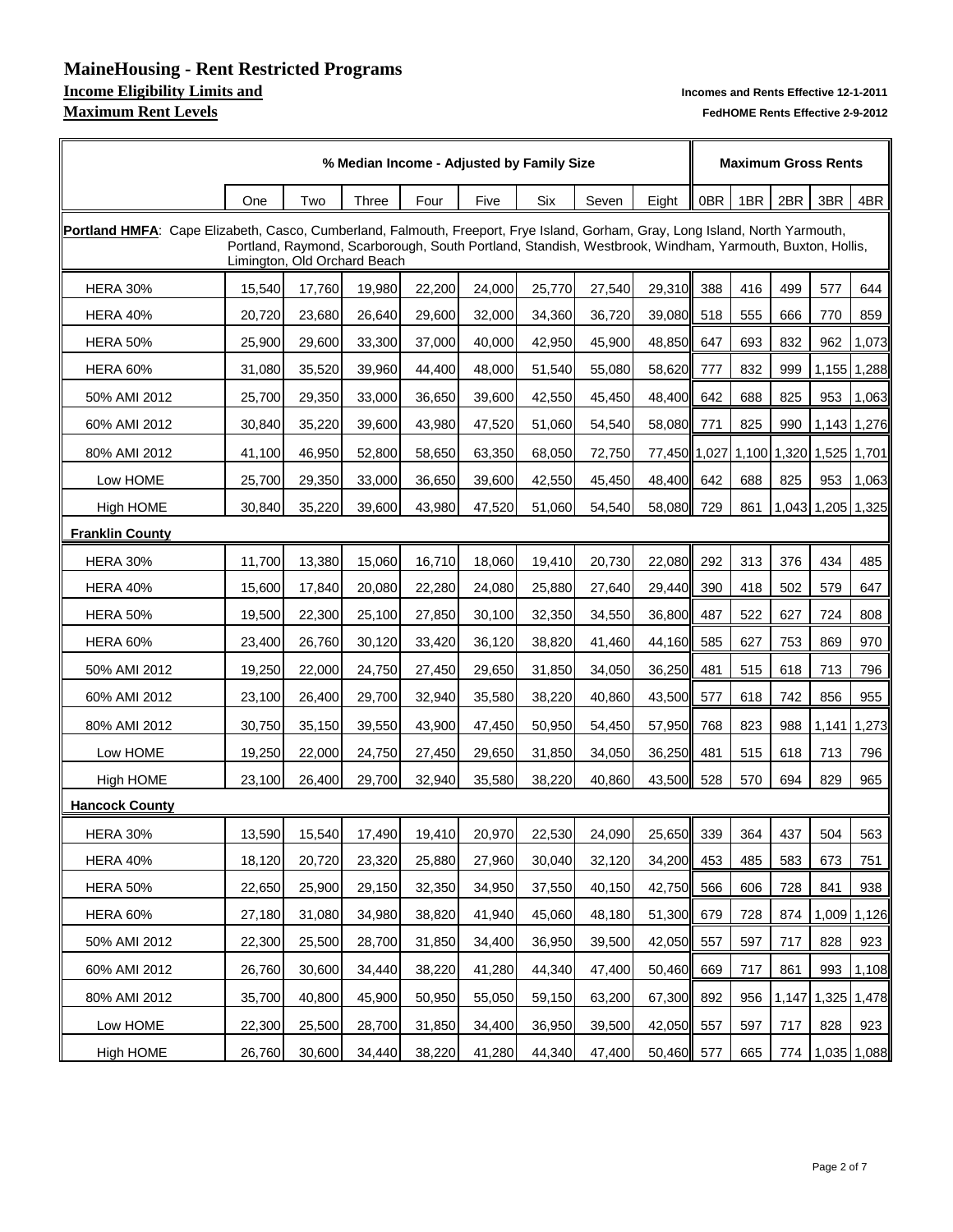# **MaineHousing - Rent Restricted Programs Income Eligibility Limits and <b>Income Eligibility Limits and Pendix** and Rents Effective 12-1-2011<br>**Maximum Rent Levels** FedHOME Rents Effective 2-9-2012

|                        |        | % Median Income - Adjusted by Family Size |        |        |        |        |        |            |     |     |             | <b>Maximum Gross Rents</b> |       |  |  |  |
|------------------------|--------|-------------------------------------------|--------|--------|--------|--------|--------|------------|-----|-----|-------------|----------------------------|-------|--|--|--|
|                        | One    | Two                                       | Three  | Four   | Five   | Six    | Seven  | Eight      | 0BR | 1BR | 2BR         | 3BR                        | 4BR   |  |  |  |
| <b>Kennebec County</b> |        |                                           |        |        |        |        |        |            |     |     |             |                            |       |  |  |  |
| <b>HERA 30%</b>        | 12,840 | 14,670                                    | 16,500 | 18,330 | 19,800 | 21,270 | 22,740 | 24,210     | 321 | 343 | 412         | 476                        | 531   |  |  |  |
| <b>HERA 40%</b>        | 17,120 | 19,560                                    | 22,000 | 24,440 | 26,400 | 28,360 | 30,320 | 32,280     | 428 | 458 | 550         | 635                        | 709   |  |  |  |
| <b>HERA 50%</b>        | 21,400 | 24,450                                    | 27,500 | 30,550 | 33,000 | 35,450 | 37,900 | 40,350 535 |     | 573 | 687         | 794                        | 886   |  |  |  |
| <b>HERA 60%</b>        | 25,680 | 29,340                                    | 33,000 | 36,660 | 39,600 | 42,540 | 45,480 | 48,420     | 642 | 687 | 825         | 953                        | 1,063 |  |  |  |
| 50% AMI 2012           | 21,400 | 24,450                                    | 27,500 | 30,550 | 33,000 | 35,450 | 37,900 | 40,350     | 535 | 573 | 687         | 794                        | 886   |  |  |  |
| 60% AMI 2012           | 25,680 | 29,340                                    | 33,000 | 36,660 | 39,600 | 42,540 | 45,480 | 48,420     | 642 | 687 | 825         | 953                        | 1,063 |  |  |  |
| 80% AMI 2012           | 34,250 | 39,150                                    | 44,050 | 48,900 | 52,850 | 56,750 | 60,650 | 64,550     | 856 | 917 | 1,101 1,271 |                            | 1,418 |  |  |  |
| Low HOME               | 21,400 | 24,450                                    | 27,500 | 30,550 | 33,000 | 35,450 | 37,900 | 40,350     | 457 | 548 | 682         | 794                        | 886   |  |  |  |
| High HOME              | 25,680 | 29,340                                    | 33,000 | 36,660 | 39,600 | 42,540 | 45,480 | 48,420     | 457 | 548 | 682         | 931                        | 994   |  |  |  |
| <b>Knox County</b>     |        |                                           |        |        |        |        |        |            |     |     |             |                            |       |  |  |  |
| <b>HERA 30%</b>        | 12,360 | 14,130                                    | 15,900 | 17,640 | 19,080 | 20,490 | 21,900 | 23,310     | 309 | 331 | 397         | 459                        | 512   |  |  |  |
| <b>HERA 40%</b>        | 16,480 | 18,840                                    | 21,200 | 23,520 | 25,440 | 27,320 | 29,200 | 31,080     | 412 | 441 | 530         | 612                        | 683   |  |  |  |
| <b>HERA 50%</b>        | 20,600 | 23,550                                    | 26,500 | 29,400 | 31,800 | 34,150 | 36,500 | 38,850     | 515 | 551 | 662         | 765                        | 853   |  |  |  |
| <b>HERA 60%</b>        | 24,720 | 28,260                                    | 31,800 | 35,280 | 38,160 | 40,980 | 43,800 | 46,620 618 |     | 662 | 795         | 918                        | 1,024 |  |  |  |
| 50% AMI 2012           | 20,450 | 23,350                                    | 26,250 | 29,150 | 31,500 | 33,850 | 36,150 | 38,500     | 511 | 547 | 656         | 758                        | 846   |  |  |  |
| 60% AMI 2012           | 24,540 | 28,020                                    | 31,500 | 34,980 | 37,800 | 40,620 | 43,380 | 46,200 613 |     | 657 | 787         | 909                        | 1,015 |  |  |  |
| 80% AMI 2012           | 32,700 | 37,350                                    | 42,000 | 46,650 | 50,400 | 54,150 | 57,850 | 61,600 817 |     | 875 |             | 1,050 1,213                | 1,353 |  |  |  |
| Low HOME               | 20,450 | 23,350                                    | 26,250 | 29,150 | 31,500 | 33,850 | 36,150 | 38,500 511 |     | 547 | 656         | 758                        | 846   |  |  |  |
| <b>High HOME</b>       | 24,540 | 28,020                                    | 31,500 | 34,980 | 37,800 | 40,620 | 43,380 | 46,200 523 |     | 682 | 789         | 952                        | 1,043 |  |  |  |
| <b>Lincoln County</b>  |        |                                           |        |        |        |        |        |            |     |     |             |                            |       |  |  |  |
| <b>HERA 30%</b>        | 13,380 | 15,300                                    | 17,220 | 19,110 | 20,640 | 22,170 | 23,700 | 25,230 334 |     | 358 | 430         | 496                        | 554   |  |  |  |
| <b>HERA 40%</b>        | 17,840 | 20,400                                    | 22,960 | 25,480 | 27,520 | 29,560 | 31,600 | 33,640 446 |     | 478 | 574         | 662                        | 739   |  |  |  |
| <b>HERA 50%</b>        | 22,300 | 25,500                                    | 28,700 | 31,850 | 34,400 | 36,950 | 39,500 | 42,050 557 |     | 597 | 717         | 828                        | 923   |  |  |  |
| HERA 60%               | 26,760 | 30,600                                    | 34,440 | 38,220 | 41,280 | 44,340 | 47,400 | 50,460 669 |     | 717 | 861         | 993                        | 1,108 |  |  |  |
| 50% AMI 2012           | 22,150 | 25,300                                    | 28,450 | 31,600 | 34,150 | 36,700 | 39,200 | 41,750 553 |     | 593 | 711         | 821                        | 917   |  |  |  |
| 60% AMI 2012           | 26,580 | 30,360                                    | 34,140 | 37,920 | 40,980 | 44,040 | 47,040 | 50,100 664 |     | 711 | 853         | 986                        | 1,101 |  |  |  |
| 80% AMI 2012           | 35,400 | 40,450                                    | 45,500 | 50,550 | 54,600 | 58,650 | 62,700 | 66,750     | 885 | 948 | 1,137       | 1,314                      | 1,466 |  |  |  |
| Low HOME               | 22,150 | 25,300                                    | 28,450 | 31,600 | 34,150 | 36,700 | 39,200 | 41,750 553 |     | 593 | 711         | 821                        | 917   |  |  |  |
| High HOME              | 26,580 | 30,360                                    | 34,140 | 37,920 | 40,980 | 44,040 | 47,040 | 50,100 631 |     | 678 | 818         | 988                        | 1,018 |  |  |  |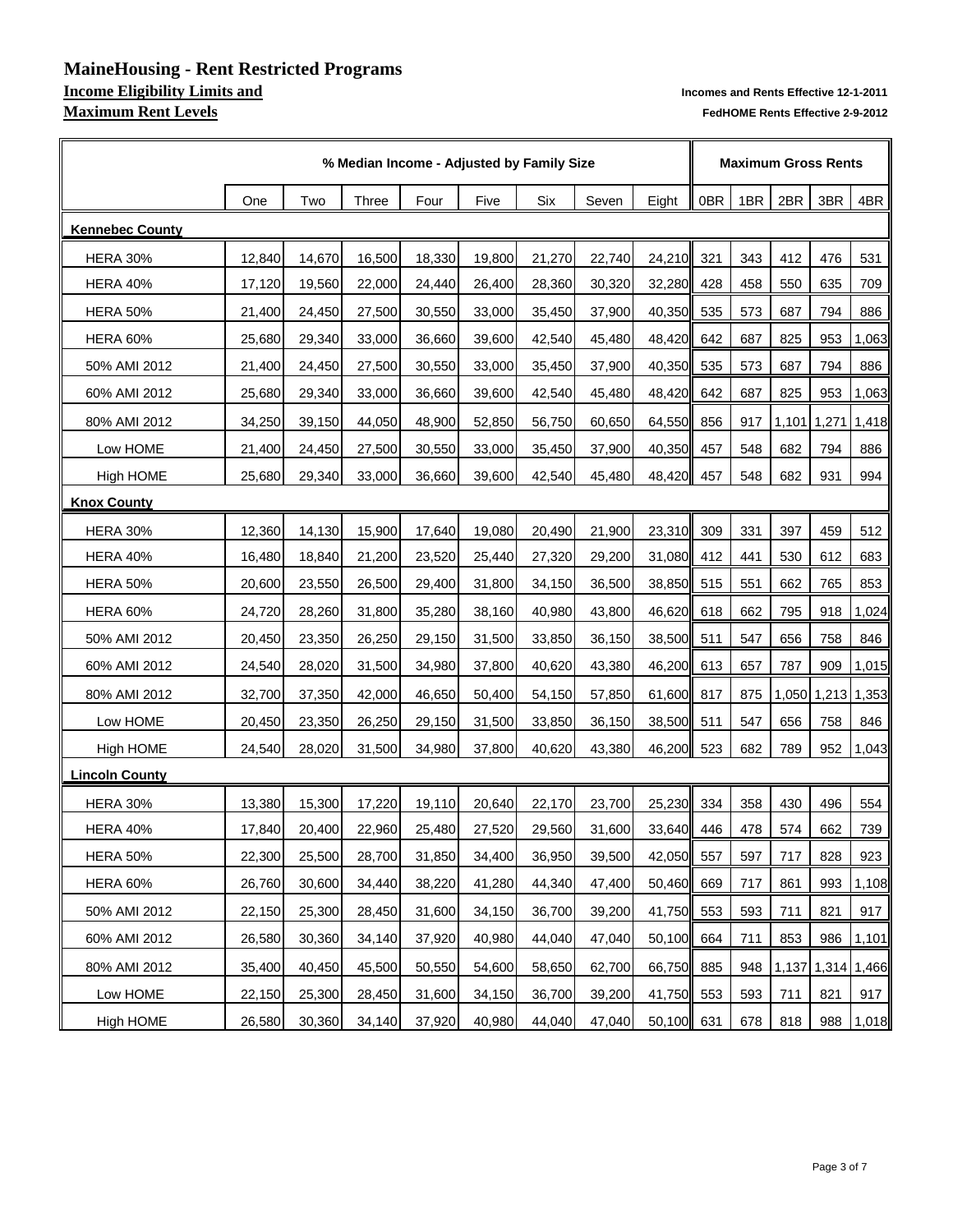# **MaineHousing - Rent Restricted Programs Maximum Rent Levels FedHOME Rents Effective 2-9-2012**

|                                                                                                                             | % Median Income - Adjusted by Family Size |        |        |                                             |        |        |        |            |     |     |     | <b>Maximum Gross Rents</b> |               |  |  |  |
|-----------------------------------------------------------------------------------------------------------------------------|-------------------------------------------|--------|--------|---------------------------------------------|--------|--------|--------|------------|-----|-----|-----|----------------------------|---------------|--|--|--|
|                                                                                                                             | One                                       | Two    | Three  | Four                                        | Five   | Six    | Seven  | Eight      | 0BR | 1BR | 2BR | 3BR                        | 4BR           |  |  |  |
| <b>Oxford County</b>                                                                                                        |                                           |        |        |                                             |        |        |        |            |     |     |     |                            |               |  |  |  |
| <b>HERA 30%</b>                                                                                                             | 11,550                                    | 13,200 | 14,850 | 16,470                                      | 17,790 | 19,110 | 20,430 | 21,750     | 288 | 309 | 371 | 428                        | 477           |  |  |  |
| <b>HERA 40%</b>                                                                                                             | 15,400                                    | 17,600 | 19,800 | 21,960                                      | 23,720 | 25,480 | 27,240 | 29,000     | 385 | 412 | 495 | 571                        | 637           |  |  |  |
| <b>HERA 50%</b>                                                                                                             | 19,250                                    | 22,000 | 24,750 | 27,450                                      | 29,650 | 31,850 | 34,050 | 36,250     | 481 | 515 | 618 | 713                        | 796           |  |  |  |
| <b>HERA 60%</b>                                                                                                             | 23,100                                    | 26,400 | 29,700 | 32,940                                      | 35,580 | 38,220 | 40,860 | 43,500     | 577 | 618 | 742 | 856                        | 955           |  |  |  |
| 50% AMI 2012                                                                                                                | 19,250                                    | 22,000 | 24,750 | 27,450                                      | 29,650 | 31,850 | 34,050 | 36,250     | 481 | 515 | 618 | 713                        | 796           |  |  |  |
| 60% AMI 2012                                                                                                                | 23,100                                    | 26,400 | 29,700 | 32,940                                      | 35,580 | 38,220 | 40,860 | 43,500 577 |     | 618 | 742 | 856                        | 955           |  |  |  |
| 80% AMI 2012                                                                                                                | 30,750                                    | 35,150 | 39,550 | 43,900                                      | 47,450 | 50,950 | 54,450 | 57,950     | 768 | 823 | 988 | 1,141                      | 1,273         |  |  |  |
| Low HOME                                                                                                                    | 19,250                                    | 22,000 | 24,750 | 27,450                                      | 29,650 | 31,850 | 34,050 | 36,250     | 441 | 515 | 618 | 713                        | 796           |  |  |  |
| High HOME                                                                                                                   | 23,100                                    | 26,400 | 29,700 | 32,940                                      | 35,580 | 38,220 | 40,860 | 43,500     | 441 | 586 | 675 | 884                        | 979           |  |  |  |
| <b>Penobscot HMFA</b>                                                                                                       |                                           |        |        |                                             |        |        |        |            |     |     |     |                            |               |  |  |  |
| <b>HERA 30%</b>                                                                                                             | 11,550                                    | 13,200 | 14,850 | 16,470                                      | 17,790 | 19,110 | 20,430 | 21,750     | 288 | 309 | 371 | 428                        | 477           |  |  |  |
| <b>HERA 40%</b>                                                                                                             | 15,400                                    | 17,600 | 19,800 | 21,960                                      | 23,720 | 25,480 | 27,240 | 29,000     | 385 | 412 | 495 | 571                        | 637           |  |  |  |
| <b>HERA 50%</b>                                                                                                             | 19,250                                    | 22,000 | 24,750 | 27,450                                      | 29,650 | 31,850 | 34,050 | 36,250     | 481 | 515 | 618 | 713                        | 796           |  |  |  |
| <b>HERA 60%</b>                                                                                                             | 23,100                                    | 26,400 | 29,700 | 32,940                                      | 35,580 | 38,220 | 40,860 | 43,500 577 |     | 618 | 742 | 856                        | 955           |  |  |  |
| 50% AMI 2012                                                                                                                | 19,250                                    | 22,000 | 24,750 | 27,450                                      | 29,650 | 31,850 | 34,050 | 36,250     | 481 | 515 | 618 | 713                        | 796           |  |  |  |
| 60% AMI 2012                                                                                                                | 23,100                                    | 26,400 | 29,700 | 32,940                                      | 35,580 | 38,220 | 40,860 | 43,500     | 577 | 618 | 742 | 856                        | 955           |  |  |  |
| 80% AMI 2012                                                                                                                | 30,750                                    | 35,150 | 39,550 | 43,900                                      | 47,450 | 50,950 | 54,450 | 57,950     | 768 | 823 | 988 | 1,141                      | 1,273         |  |  |  |
| Low HOME                                                                                                                    | 19,250                                    | 22,000 | 24,750 | 27,450                                      | 29,650 | 31,850 | 34,050 | 36,250     | 481 | 515 | 618 | 713                        | 796           |  |  |  |
| <b>High HOME</b>                                                                                                            | 23,100                                    | 26,400 | 29,700 | 32,940                                      | 35,580 | 38,220 | 40,860 | 43,500 559 |     | 561 | 674 | 843                        | 965           |  |  |  |
| Bangor HMFA: Bangor, Brewer, Eddington, Glenburn, Hampden, Hermon, Holden, Kenduskeag, Milford, Old Town, Orono, Orrington, |                                           |        |        | Penobscot Indian Island Reservation, Veazie |        |        |        |            |     |     |     |                            |               |  |  |  |
| <b>HERA 30%</b>                                                                                                             | 13,410                                    | 15,330 | 17,250 | 19,140                                      | 20,700 | 22,230 | 23,760 | 25,290 335 |     | 359 | 431 | 498                        | 555           |  |  |  |
| <b>HERA 40%</b>                                                                                                             | 17,880                                    | 20,440 | 23,000 | 25,520                                      | 27,600 | 29,640 | 31,680 | 33,720 447 |     | 479 | 575 | 664                        | 741           |  |  |  |
| <b>HERA 50%</b>                                                                                                             | 22,350                                    | 25,550 | 28,750 | 31,900                                      | 34,500 | 37,050 | 39,600 | 42,150 558 |     | 598 | 718 | 830                        | 926           |  |  |  |
| <b>HERA 60%</b>                                                                                                             | 26,820                                    | 30,660 | 34,500 | 38,280                                      | 41,400 | 44,460 | 47,520 | 50,580 670 |     | 718 | 862 | 996                        | 1,111         |  |  |  |
| 50% AMI 2012                                                                                                                | 22,000                                    | 25,150 | 28,300 | 31,400                                      | 33,950 | 36,450 | 38,950 | 41,450 550 |     | 589 | 707 | 816                        | 911           |  |  |  |
| 60% AMI 2012                                                                                                                | 26,400                                    | 30,180 | 33,960 | 37,680                                      | 40,740 | 43,740 | 46,740 | 49,740 660 |     | 707 | 849 | 980                        | 1,093         |  |  |  |
| 80% AMI 2012                                                                                                                | 35,200                                    | 40,200 | 45,250 | 50,250                                      | 54,300 | 58,300 | 62,350 | 66,350     | 880 | 942 |     | 1,131 1,306                | 1,457         |  |  |  |
| Low HOME                                                                                                                    | 22,000                                    | 25,150 | 28,300 | 31,400                                      | 33,950 | 36,450 | 38,950 | 41,450 548 |     | 589 | 707 | 816                        | 911           |  |  |  |
| High HOME                                                                                                                   | 26,400                                    | 30,180 | 33,960 | 37,680                                      | 40,740 | 43,740 | 46,740 | 49,740 548 |     | 639 | 815 |                            | $1,013$ 1,114 |  |  |  |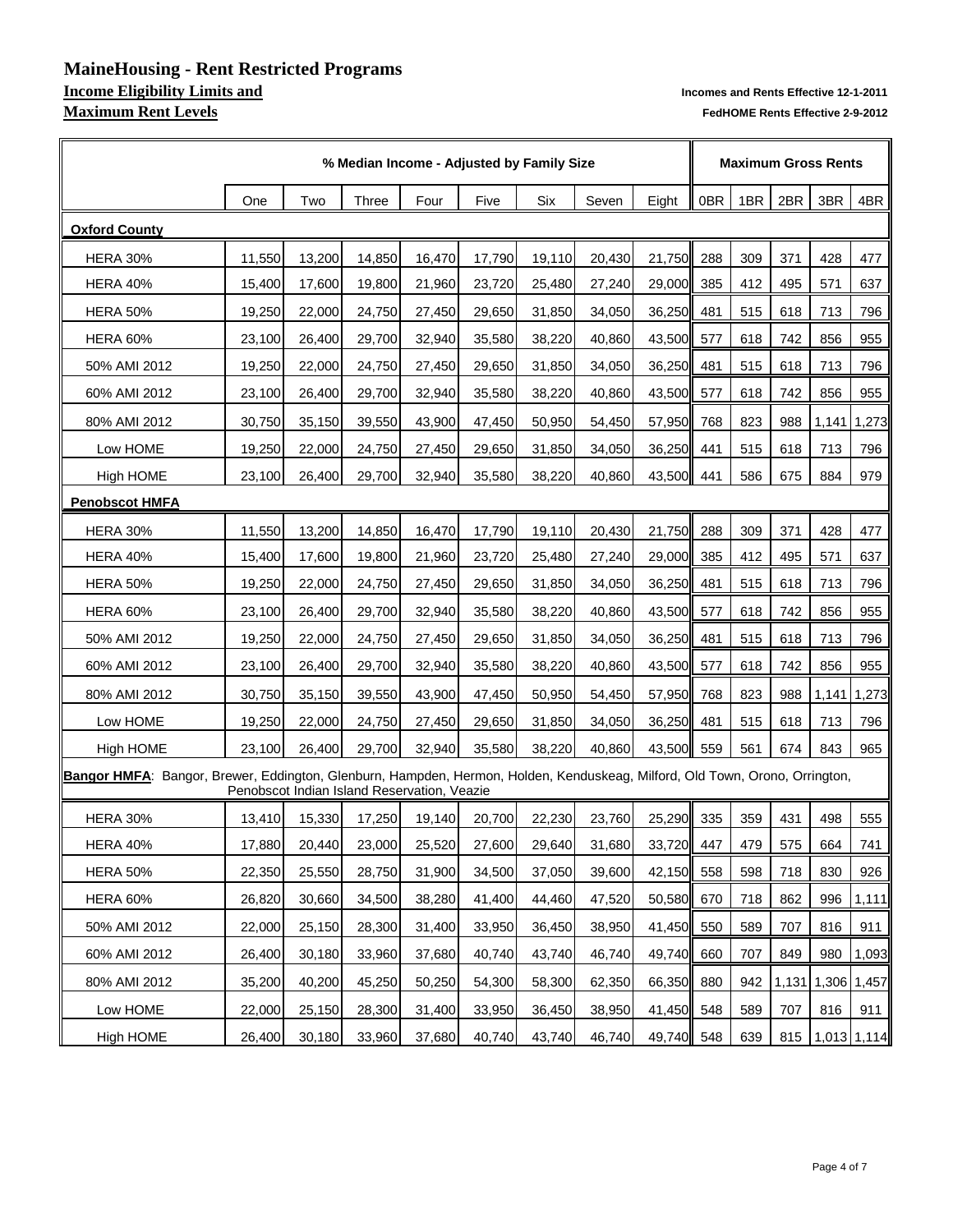# **MaineHousing - Rent Restricted Programs Income Eligibility Limits and <b>Income Eligibility Limits and Pendix** and Rents Effective 12-1-2011<br>**Maximum Rent Levels** FedHOME Rents Effective 2-9-2012

|                           |        |        |              | % Median Income - Adjusted by Family Size |        |        |        |            | <b>Maximum Gross Rents</b> |     |     |                         |               |
|---------------------------|--------|--------|--------------|-------------------------------------------|--------|--------|--------|------------|----------------------------|-----|-----|-------------------------|---------------|
|                           | One    | Two    | <b>Three</b> | Four                                      | Five   | Six    | Seven  | Eight      | 0BR                        | 1BR | 2BR | 3BR                     | 4BR           |
| <b>Piscataquis County</b> |        |        |              |                                           |        |        |        |            |                            |     |     |                         |               |
| <b>HERA 30%</b>           | 11,670 | 13,320 | 15,000       | 16,650                                    | 18,000 | 19,320 | 20,670 | 21,990     | 291                        | 312 | 375 | 433                     | 483           |
| <b>HERA 40%</b>           | 15,560 | 17,760 | 20,000       | 22,200                                    | 24,000 | 25,760 | 27,560 | 29,320     | 389                        | 416 | 500 | 577                     | 644           |
| <b>HERA 50%</b>           | 19,450 | 22,200 | 25,000       | 27,750                                    | 30,000 | 32,200 | 34,450 | 36,650     | 486                        | 520 | 625 | 721                     | 805           |
| <b>HERA 60%</b>           | 23,340 | 26,640 | 30,000       | 33,300                                    | 36,000 | 38,640 | 41,340 | 43,980     | 583                        | 624 | 750 | 866                     | 966           |
| 50% AMI 2012              | 19,250 | 22,000 | 24,750       | 27,450                                    | 29,650 | 31,850 | 34,050 | 36,250     | 481                        | 515 | 618 | 713                     | 796           |
| 60% AMI 2012              | 23,100 | 26,400 | 29,700       | 32,940                                    | 35,580 | 38,220 | 40,860 | 43,500 577 |                            | 618 | 742 | 856                     | 955           |
| 80% AMI 2012              | 30,750 | 35,150 | 39,550       | 43,900                                    | 47,450 | 50,950 | 54,450 | 57,950     | 768                        | 823 | 988 | 1,141                   | 1,273         |
| Low HOME                  | 19,250 | 22,000 | 24,750       | 27,450                                    | 29,650 | 31,850 | 34,050 | 36,250     | 481                        | 515 | 618 | 713                     | 796           |
| High HOME                 | 23,100 | 26,400 | 29,700       | 32,940                                    | 35,580 | 38,220 | 40,860 | 43,500     | 548                        | 625 | 772 | 883                     | 965           |
| <b>Sagadahoc HMFA</b>     |        |        |              |                                           |        |        |        |            |                            |     |     |                         |               |
| <b>HERA 30%</b>           | 14,850 | 16,980 | 19,110       | 21,210                                    | 22,920 | 24,630 | 26,310 | 28,020     | 371                        | 397 | 477 | 551                     | 615           |
| <b>HERA 40%</b>           | 19,800 | 22,640 | 25,480       | 28,280                                    | 30,560 | 32,840 | 35,080 | 37,360     | 495                        | 530 | 637 | 735                     | 821           |
| <b>HERA 50%</b>           | 24,750 | 28,300 | 31,850       | 35,350                                    | 38,200 | 41,050 | 43,850 | 46,700 618 |                            | 663 | 796 | 919                     | 1,026         |
| <b>HERA 60%</b>           | 29,700 | 33,960 | 38,220       | 42,420                                    | 45,840 | 49,260 | 52,620 | 56,040 742 |                            | 795 | 955 |                         | $1,103$ 1,231 |
| 50% AMI 2012              | 24,500 | 28,000 | 31,500       | 34,950                                    | 37,750 | 40,550 | 43,350 | 46,150 612 |                            | 656 | 787 | 908                     | 1,013         |
| 60% AMI 2012              | 29,400 | 33,600 | 37,800       | 41,490                                    | 45,300 | 48,660 | 52,020 | 55,380     | 735                        | 787 | 945 |                         | 1,084 1,216   |
| 80% AMI 2012              | 39,150 | 44,750 | 50,350       | 55,900                                    | 60,400 | 64,850 | 69,350 | 73,800 978 |                            |     |     | 1,048 1,258 1,453 1,621 |               |
| Low HOME                  | 24,500 | 28,000 | 31,500       | 34,950                                    | 37,750 | 40,550 | 43,350 | 46,150 612 |                            | 656 | 787 | 908                     | 1,013         |
| <b>High HOME</b>          | 29,400 | 33,600 | 37,800       | 41,490                                    | 45,300 | 48,660 | 52,020 | 55,380 721 |                            | 722 |     | 866   1,045   1,261     |               |
| <b>Somerset County</b>    |        |        |              |                                           |        |        |        |            |                            |     |     |                         |               |
| <b>HERA 30%</b>           | 11,550 | 13,200 | 14,850       | 16,470                                    | 17,790 | 19,110 | 20,430 | 21,750     | 288                        | 309 | 371 | 428                     | 477           |
| <b>HERA 40%</b>           | 15,400 | 17,600 | 19,800       | 21,960                                    | 23,720 | 25,480 | 27,240 | 29,000 385 |                            | 412 | 495 | 571                     | 637           |
| <b>HERA 50%</b>           | 19,250 | 22,000 | 24,750       | 27,450                                    | 29,650 | 31,850 | 34,050 | 36,250 481 |                            | 515 | 618 | 713                     | 796           |
| HERA 60%                  | 23,100 | 26,400 | 29,700       | 32,940                                    | 35,580 | 38,220 | 40,860 | 43,500 577 |                            | 618 | 742 | 856                     | 955           |
| 50% AMI 2012              | 19,250 | 22,000 | 24,750       | 27,450                                    | 29,650 | 31,850 | 34,050 | 36,250 481 |                            | 515 | 618 | 713                     | 796           |
| 60% AMI 2012              | 23,100 | 26,400 | 29,700       | 32,940                                    | 35,580 | 38,220 | 40,860 | 43,500 577 |                            | 618 | 742 | 856                     | 955           |
| 80% AMI 2012              | 30,750 | 35,150 | 39,550       | 43,900                                    | 47,450 | 50,950 | 54,450 | 57,950     | 768                        | 823 | 988 | 1,141                   | 1,273         |
| Low HOME                  | 19,250 | 22,000 | 24,750       | 27,450                                    | 29,650 | 31,850 | 34,050 | 36,250 439 |                            | 515 | 618 | 713                     | 796           |
| High HOME                 | 23,100 | 26,400 | 29,700       | 32,940                                    | 35,580 | 38,220 | 40,860 | 43,500 439 |                            | 545 | 646 | 883                     | 965           |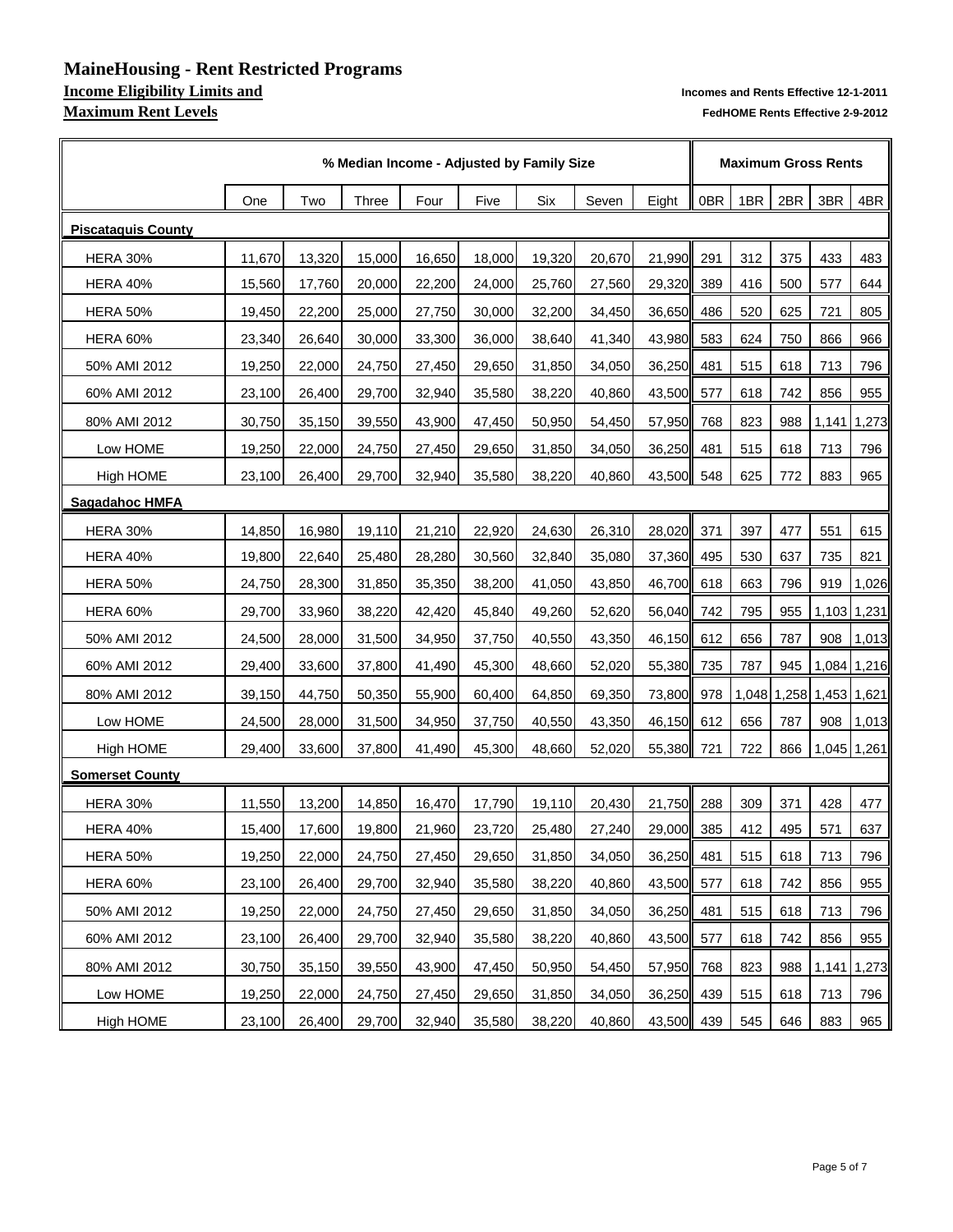# **MaineHousing - Rent Restricted Programs Income Eligibility Limits and <b>Income Eligibility Limits and Pendix** and Rents Effective 12-1-2011<br>**Maximum Rent Levels** FedHOME Rents Effective 2-9-2012

|                          |        |        |        | % Median Income - Adjusted by Family Size |        |        |        |            | <b>Maximum Gross Rents</b> |     |     |                   |             |
|--------------------------|--------|--------|--------|-------------------------------------------|--------|--------|--------|------------|----------------------------|-----|-----|-------------------|-------------|
|                          | One    | Two    | Three  | Four                                      | Five   | Six    | Seven  | Eight      | 0BR                        | 1BR | 2BR | 3BR               | 4BR         |
| <b>Waldo County</b>      |        |        |        |                                           |        |        |        |            |                            |     |     |                   |             |
| <b>HERA 30%</b>          | 11,550 | 13,200 | 14,850 | 16,470                                    | 17,790 | 19,110 | 20,430 | 21,750     | 288                        | 309 | 371 | 428               | 477         |
| <b>HERA 40%</b>          | 15,400 | 17,600 | 19,800 | 21,960                                    | 23,720 | 25,480 | 27,240 | 29,000     | 385                        | 412 | 495 | 571               | 637         |
| <b>HERA 50%</b>          | 19,250 | 22,000 | 24,750 | 27,450                                    | 29,650 | 31,850 | 34,050 | 36,250     | 481                        | 515 | 618 | 713               | 796         |
| <b>HERA 60%</b>          | 23,100 | 26,400 | 29,700 | 32,940                                    | 35,580 | 38,220 | 40,860 | 43,500     | 577                        | 618 | 742 | 856               | 955         |
| 50% AMI 2012             | 19,250 | 22,000 | 24,750 | 27,450                                    | 29,650 | 31,850 | 34,050 | 36,250     | 481                        | 515 | 618 | 713               | 796         |
| 60% AMI 2012             | 23,100 | 26,400 | 29,700 | 32,940                                    | 35,580 | 38,220 | 40,860 | 43,500 577 |                            | 618 | 742 | 856               | 955         |
| 80% AMI 2012             | 30,750 | 35,150 | 39,550 | 43,900                                    | 47,450 | 50,950 | 54,450 | 57,950     | 768                        | 823 | 988 | 1,141             | 1,273       |
| Low HOME                 | 19,250 | 22,000 | 24,750 | 27,450                                    | 29,650 | 31,850 | 34,050 | 36,250     | 481                        | 515 | 618 | 713               | 796         |
| <b>High HOME</b>         | 23,100 | 26,400 | 29,700 | 32,940                                    | 35,580 | 38,220 | 40,860 | 43,500     | 598                        | 641 | 772 | 883               | 965         |
| <b>Washington County</b> |        |        |        |                                           |        |        |        |            |                            |     |     |                   |             |
| <b>HERA 30%</b>          | 12,360 | 14,130 | 15,900 | 17,640                                    | 19,080 | 20,490 | 21,900 | 23,310     | 309                        | 331 | 397 | 459               | 512         |
| <b>HERA 40%</b>          | 16,480 | 18,840 | 21,200 | 23,520                                    | 25,440 | 27,320 | 29,200 | 31,080 412 |                            | 441 | 530 | 612               | 683         |
| <b>HERA 50%</b>          | 20,600 | 23,550 | 26,500 | 29,400                                    | 31,800 | 34,150 | 36,500 | 38,850 515 |                            | 551 | 662 | 765               | 853         |
| <b>HERA 60%</b>          | 24,720 | 28,260 | 31,800 | 35,280                                    | 38,160 | 40,980 | 43,800 | 46,620 618 |                            | 662 | 795 | 918               | 1,024       |
| 50% AMI 2012             | 19,250 | 22,000 | 24,750 | 27,450                                    | 29,650 | 31,850 | 34,050 | 36,250 481 |                            | 515 | 618 | 713               | 796         |
| 60% AMI 2012             | 23,100 | 26,400 | 29,700 | 32,940                                    | 35,580 | 38,220 | 40,860 | 43,500     | 577                        | 618 | 742 | 856               | 955         |
| 80% AMI 2012             | 30,750 | 35,150 | 39,550 | 43,900                                    | 47,450 | 50,950 | 54,450 | 57,950     | 768                        | 823 | 988 | 1,141             | 1,273       |
| Low HOME                 | 19,250 | 22,000 | 24,750 | 27,450                                    | 29,650 | 31,850 | 34,050 | 36,250     | 481                        | 515 | 618 | 713               | 796         |
| <b>High HOME</b>         | 23,100 | 26,400 | 29,700 | 32,940                                    | 35,580 | 38,220 | 40,860 | 43,500 528 |                            | 571 | 681 | 844               | 920         |
| <b>York HMFA</b>         |        |        |        |                                           |        |        |        |            |                            |     |     |                   |             |
| <b>HERA 30%</b>          | 14,520 | 16,590 | 18,660 | 20,730                                    | 22,410 | 24,060 | 25,710 | 27,390     | 363                        | 388 | 466 | 539               | 601         |
| <b>HERA 40%</b>          | 19,360 | 22,120 | 24,880 | 27,640                                    | 29,880 | 32,080 | 34,280 | 36,520 484 |                            | 518 | 622 | 719               | 802         |
| <b>HERA 50%</b>          | 24,200 | 27,650 | 31,100 | 34,550                                    | 37,350 | 40,100 | 42,850 | 45,650 605 |                            | 648 | 777 | 898               | 1,002       |
| HERA 60%                 | 29,040 | 33,180 | 37,320 | 41,460                                    | 44,820 | 48,120 | 51,420 | 54,780 726 |                            | 777 | 933 |                   | 1,078 1,203 |
| 50% AMI 2012             | 23,800 | 27,200 | 30,600 | 33,950                                    | 36,700 | 39,400 | 42,100 | 44,850 595 |                            | 637 | 765 | 883               | 985         |
| 60% AMI 2012             | 28,560 | 32,640 | 36,720 | 40,740                                    | 44,040 | 47,280 | 50,520 | 53,820 714 |                            | 765 | 918 |                   | 1,059 1,182 |
| 80% AMI 2012             | 38,050 | 43,450 | 48,900 | 54,300                                    | 58,650 | 63,000 | 67,350 | 71,700 951 |                            |     |     | 1,018 1,222 1,411 | 1,575       |
| Low HOME                 | 23,800 | 27,200 | 30,600 | 33,950                                    | 36,700 | 39,400 | 42,100 | 44,850 595 |                            | 637 | 765 | 883               | 985         |
| <b>High HOME</b>         | 28,560 | 32,640 | 36,720 | 40,740                                    | 44,040 | 47,280 | 50,520 | 53,820 659 |                            | 685 | 871 | $1,042$ 1,138     |             |